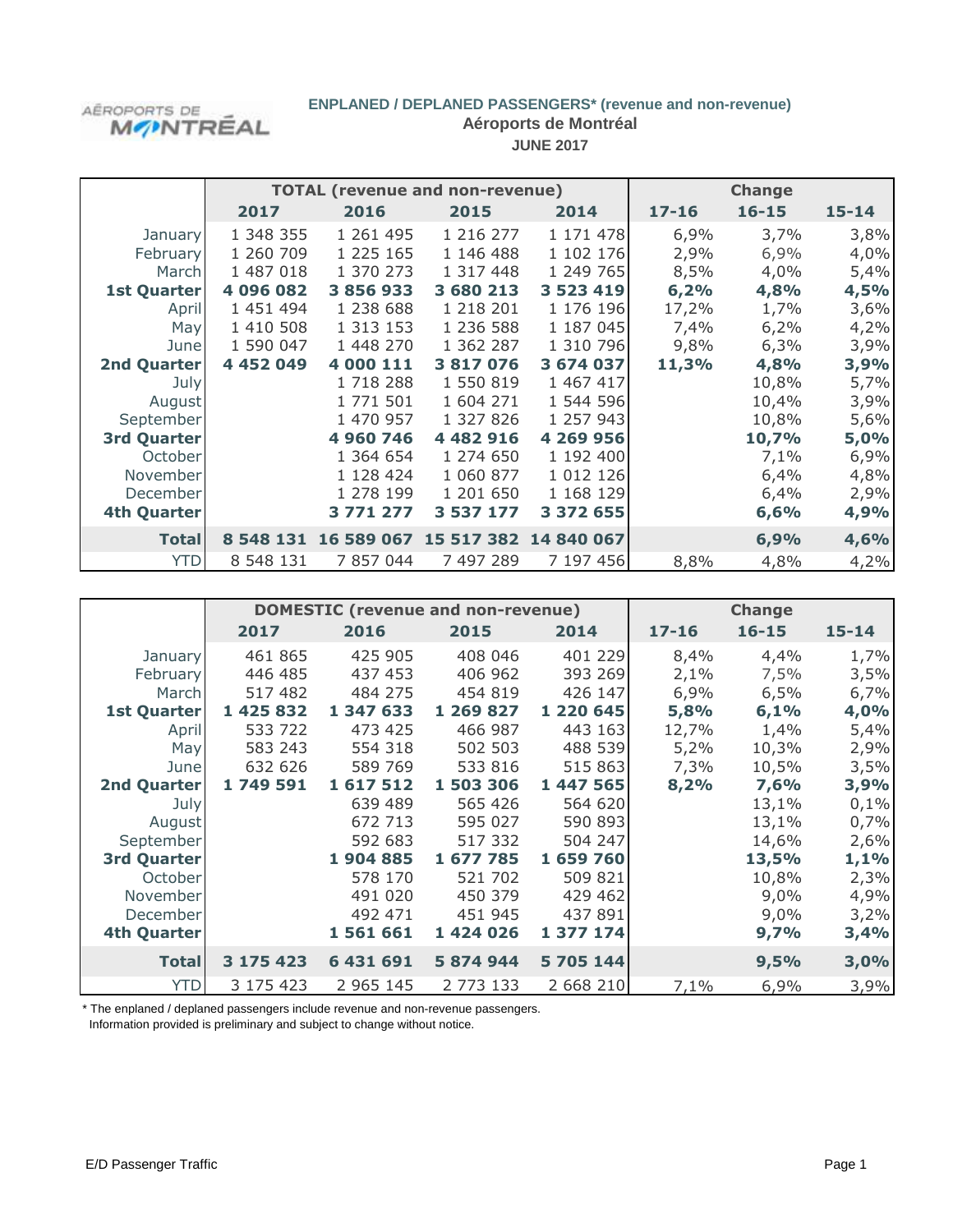

# **ENPLANED / DEPLANED PASSENGERS\* (revenue and non-revenue)**

**Aéroports de Montréal**

**JUNE 2017**

|                    |           | <b>INTERNATIONAL (revenue and non-revenue)</b> | <b>Change</b> |               |           |           |           |
|--------------------|-----------|------------------------------------------------|---------------|---------------|-----------|-----------|-----------|
|                    | 2017      | 2016                                           | 2015          | 2014          | $17 - 16$ | $16 - 15$ | $15 - 14$ |
| <b>January</b>     | 578 896   | 536 014                                        | 522 079       | 486 290       | 8,0%      | 2,7%      | 7,4%      |
| February           | 521 302   | 491 779                                        | 459 312       | 433 486       | 6,0%      | 7,1%      | 6,0%      |
| March              | 597 128   | 522 511                                        | 523 636       | 489 950       | 14,3%     | $-0,2%$   | 6,9%      |
| <b>1st Quarter</b> | 1 697 326 | 1 550 304                                      | 1 505 027     | 1 409 726     | 9,5%      | 3,0%      | 6,8%      |
| April              | 565 949   | 450 324                                        | 439 573       | 423 609       | 25,7%     | 2,4%      | 3,8%      |
| May                | 509 042   | 453 696                                        | 438 131       | 411 551       | 12,2%     | 3,6%      | 6,5%      |
| June               | 621 476   | 536 678                                        | 520 345       | 498 587       | 15,8%     | 3,1%      | 4,4%      |
| 2nd Quarter        | 1 696 467 | 1 440 698                                      | 1 398 049     | 1 333 747     | 17,8%     | 3,1%      | 4,8%      |
| July               |           | 715 208                                        | 637 825       | 577 427       |           | 12,1%     | 10,5%     |
| August             |           | 732 153                                        | 656 257       | 609 531       |           | 11,6%     | 7,7%      |
| September          |           | 564 900                                        | 523 296       | 481 285       |           | 8,0%      | 8,7%      |
| <b>3rd Quarter</b> |           | 2012261                                        | 1817378       | 1 668 243     |           | 10,7%     | 8,9%      |
| October            |           | 458 691                                        | 429 834       | 394 150       |           | 6,7%      | 9,1%      |
| November           |           | 346 548                                        | 334 888       | 319 496       |           | 3,5%      | 4,8%      |
| December           |           | 480 358                                        | 448 114       | 435 921       |           | 7,2%      | 2,8%      |
| 4th Quarter        |           | 1 285 597                                      | 1 212 836     | 1 149 567     |           | 6,0%      | 5,5%      |
| <b>Total</b>       | 3 393 793 | 6 288 860                                      | 5933290       | 5 5 6 1 2 8 3 |           | 6,0%      | 6,7%      |
| <b>YTD</b>         | 3 393 793 | 2 991 002                                      | 2 903 076     | 2 743 473     | 13,5%     | 3,0%      | 5,8%      |

|                    |           | <b>TRANSBORDER (revenue and non-revenue)</b> |           |           | <b>Change</b> |           |           |
|--------------------|-----------|----------------------------------------------|-----------|-----------|---------------|-----------|-----------|
|                    | 2017      | 2016                                         | 2015      | 2014      | $17 - 16$     | $16 - 15$ | $15 - 14$ |
| January            | 307 594   | 299 576                                      | 286 152   | 283 959   | 2,7%          | 4,7%      | 0,8%      |
| February           | 292 922   | 295 933                                      | 280 214   | 275 421   | $-1,0%$       | 5,6%      | 1,7%      |
| March              | 372 408   | 363 487                                      | 338 993   | 333 668   | 2,5%          | 7,2%      | 1,6%      |
| <b>1st Quarter</b> | 972924    | 958 996                                      | 905 359   | 893 048   | 1,5%          | 5,9%      | 1,4%      |
| April              | 351 823   | 314 939                                      | 311 641   | 309 424   | 11,7%         | 1,1%      | 0,7%      |
| May                | 318 223   | 305 139                                      | 295 954   | 286 955   | 4,3%          | 3,1%      | 3,1%      |
| June               | 335 945   | 321 823                                      | 308 126   | 296 346   | 4,4%          | 4,4%      | 4,0%      |
| <b>2nd Quarter</b> | 1 005 991 | 941 901                                      | 915721    | 892725    | 6,8%          | 2,9%      | 2,6%      |
| July               |           | 363 591                                      | 347 568   | 325 370   |               | 4,6%      | 6,8%      |
| August             |           | 366 635                                      | 352 987   | 344 172   |               | 3,9%      | 2,6%      |
| September          |           | 313 374                                      | 287 198   | 272 411   |               | 9,1%      | 5,4%      |
| <b>3rd Quarter</b> |           | 1 043 600                                    | 987 753   | 941 953   |               | 5,7%      | 4,9%      |
| October            |           | 327 793                                      | 323 114   | 288 429   |               | 1,4%      | 12,0%     |
| November           |           | 290 856                                      | 275 610   | 263 168   |               | 5,5%      | 4,7%      |
| December           |           | 305 370                                      | 301 591   | 294 317   |               | 1,3%      | 2,5%      |
| <b>4th Quarter</b> |           | 924 019                                      | 900 315   | 845 914   |               | 2,6%      | 6,4%      |
| <b>Total</b>       | 1978915   | 3 868 516                                    | 3 709 148 | 3 573 640 |               | 4,3%      | 3,8%      |
| <b>YTD</b>         | 1 978 915 | 1 900 897                                    | 1821080   | 1785773   | 4,1%          | 4,4%      | 2,0%      |

\* The enplaned / deplaned passengers include revenue and non-revenue passengers. Information provided is preliminary and subject to change without notice.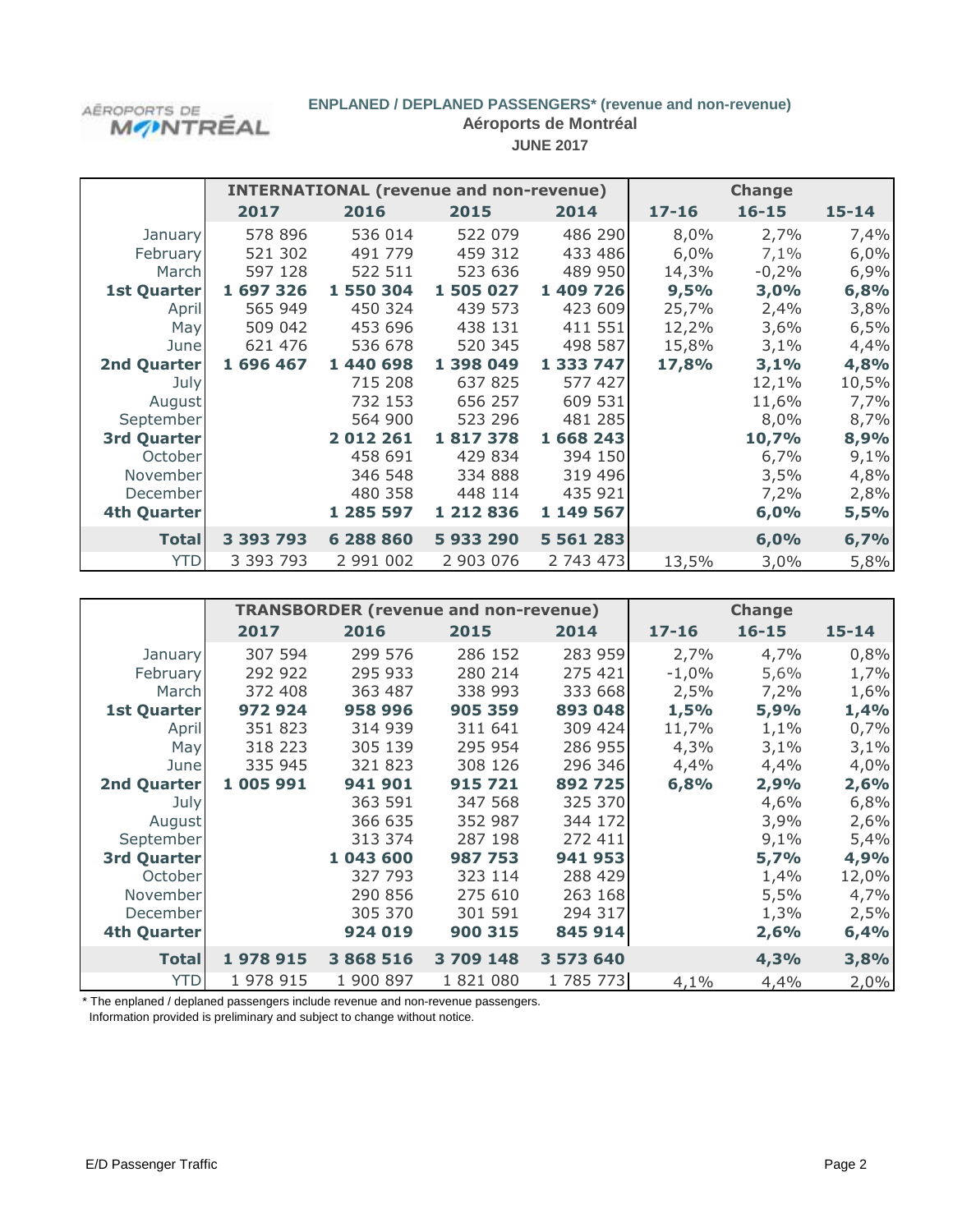

## **Aéroports de Montréal (YUL & YMX) JUNE 2017**

|                    |         | <b>TOTAL (YUL &amp; YMX)</b> |         |          |           | <b>Change</b> |           |
|--------------------|---------|------------------------------|---------|----------|-----------|---------------|-----------|
|                    | 2017    | 2016                         | 2015    | 2014     | $17 - 16$ | $16 - 15$     | $15 - 14$ |
| January            | 18 8 14 | 18 603                       | 18 006  | 18 3 25  | 1,1%      | 3,3%          | $-1,7%$   |
| February           | 17 662  | 17846                        | 16 781  | 17 337   | $-1,0%$   | 6,3%          | $-3,2%$   |
| March              | 20 527  | 19 791                       | 19 279  | 19 503   | 3,7%      | 2,7%          | $-1,1%$   |
| 1st Quarter        | 57 003  | 56 240                       | 54 066  | 55 165   | 1,4%      | 4,0%          | $-2,0%$   |
| April              | 19 731  | 18 655                       | 18 596  | 18 800   | 5,8%      | 0,3%          | $-1,1%$   |
| May                | 21 139  | 20 123                       | 19 379  | 19 263   | 5,0%      | 3,8%          | 0,6%      |
| June               | 22 651  | 21 245                       | 20 610  | 20 20 3  | 6,6%      | 3,1%          | 2,0%      |
| 2nd Quarter        | 63 521  | 60 023                       | 58 585  | 58 266   | 5,8%      | 2,5%          | 0,5%      |
| July               |         | 21 565                       | 21 837  | 20 757   |           | $-1,2%$       | 5,2%      |
| August             |         | 21 994                       | 21 583  | 21 316   |           | 1,9%          | 1,3%      |
| September          |         | 21 199                       | 20 389  | 19 990   |           | 4,0%          | 2,0%      |
| <b>3rd Quarter</b> |         | 64 758                       | 63 809  | 62 063   |           | 1,5%          | 2,8%      |
| October            |         | 20 332                       | 20 000  | 19 4 8 6 |           | 1,7%          | 2,6%      |
| November           |         | 18 7 12                      | 17838   | 17 716   |           | 4,9%          | 0,7%      |
| December           |         | 18 4 58                      | 18 350  | 17 970   |           | 0,6%          | 2,1%      |
| 4th Quarter        |         | 57 502                       | 56 188  | 55 172   |           | 2,3%          | 1,8%      |
| <b>Total</b>       | 120 524 | 238 523                      | 232 648 | 230 666  |           | 2,5%          | 0,9%      |
| <b>YTD</b>         | 120 524 | 116 263                      | 112 651 | 113 431  | 3,7%      | 3,2%          | $-0,7%$   |

|                    |         | <b>DOMESTIC (YUL &amp; YMX)</b> |         |         | <b>Change</b> |           |           |
|--------------------|---------|---------------------------------|---------|---------|---------------|-----------|-----------|
|                    | 2017    | 2016                            | 2015    | 2014    | $17 - 16$     | $16 - 15$ | $15 - 14$ |
| January            | 10 284  | 9 9 2 9                         | 9 6 9 9 | 9 9 1 8 | 3,6%          | 2,4%      | $-2,2%$   |
| February           | 9 6 7 9 | 9 5 2 1                         | 9 0 3 2 | 9 4 1 5 | 1,7%          | 5,4%      | $-4,1%$   |
| March              | 11 270  | 10 690                          | 10 481  | 10 316  | 5,4%          | 2,0%      | 1,6%      |
| <b>1st Quarter</b> | 31 233  | 30 140                          | 29 212  | 29 649  | 3,6%          | 3,2%      | $-1,5%$   |
| April              | 11 009  | 10 568                          | 10 252  | 10 378  | 4,2%          | 3,1%      | $-1,2%$   |
| May                | 12 709  | 11 882                          | 11 259  | 11 076  | 7,0%          | 5,5%      | 1,7%      |
| June               | 13 245  | 12 008                          | 11 931  | 11 556  | 10,3%         | 0,6%      | 3,2%      |
| <b>2nd Quarter</b> | 36 963  | 34 458                          | 33 442  | 33 010  | 7,3%          | 3,0%      | 1,3%      |
| July               |         | 12 020                          | 12 547  | 11 936  |               | $-4,2%$   | 5,1%      |
| August             |         | 12 402                          | 12 338  | 12 3 15 |               | 0,5%      | 0,2%      |
| September          |         | 12 331                          | 11 912  | 11 879  |               | 3,5%      | 0,3%      |
| <b>3rd Quarter</b> |         | 36 753                          | 36 797  | 36 130  |               | $-0,1%$   | 1,8%      |
| October            |         | 11 755                          | 11 742  | 11 303  |               | 0,1%      | 3,9%      |
| November           |         | 11 168                          | 10 434  | 10 267  |               | 7,0%      | 1,6%      |
| December           |         | 10 277                          | 10 112  | 9 7 6 7 |               | 1,6%      | 3,5%      |
| <b>4th Quarter</b> |         | 33 200                          | 32 288  | 31 337  |               | 2,8%      | 3,0%      |
| <b>Total</b>       | 68 196  | 134 551                         | 131 739 | 130 126 |               | 2,1%      | 1,2%      |
| <b>YTD</b>         | 68 196  | 64 598                          | 62 654  | 62 659  | 5,6%          | 3,1%      | 0,0%      |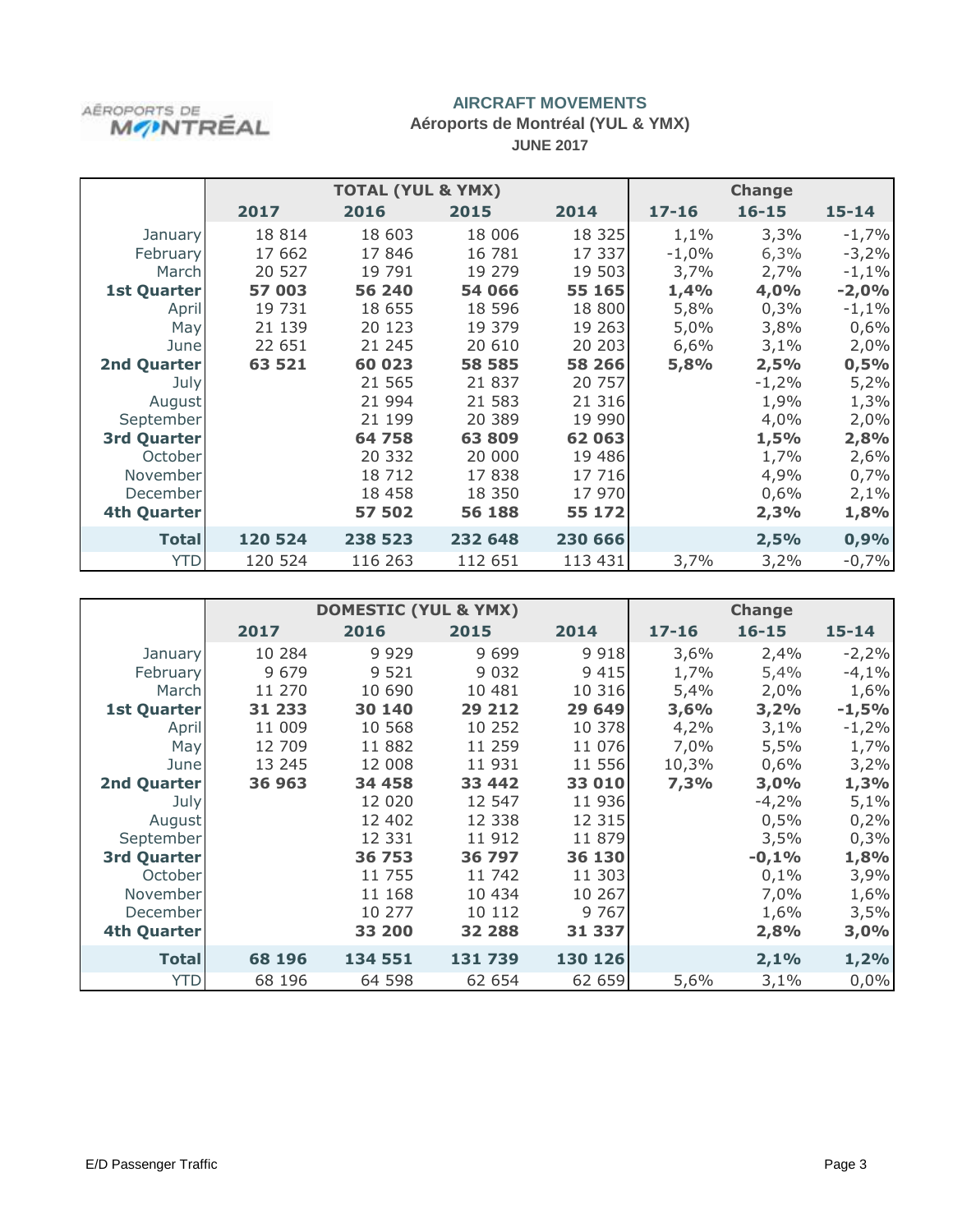

#### **Aéroports de Montréal (YUL & YMX) JUNE 2017**

|                    |         | <b>INTERNATIONAL (YUL &amp; YMX)</b> |         |         |           | <b>Change</b> |           |
|--------------------|---------|--------------------------------------|---------|---------|-----------|---------------|-----------|
|                    | 2017    | 2016                                 | 2015    | 2014    | $17 - 16$ | $16 - 15$     | $15 - 14$ |
| January            | 3 1 3 3 | 3 0 9 9                              | 2 8 4 1 | 2 5 6 8 | 1,1%      | 9,1%          | 10,6%     |
| February           | 2 8 5 3 | 2 8 6 8                              | 2 5 6 5 | 2 3 9 3 | $-0,5%$   | 11,8%         | 7,2%      |
| March              | 3 2 3 0 | 2 9 4 1                              | 2 8 0 9 | 2 6 1 5 | 9,8%      | 4,7%          | 7,4%      |
| <b>1st Quarter</b> | 9 2 1 6 | 8908                                 | 8 2 1 5 | 7576    | 3,5%      | 8,4%          | 8,4%      |
| April              | 2 8 8 4 | 2 3 5 3                              | 2 3 5 6 | 2 1 9 5 | 22,6%     | $-0,1%$       | 7,3%      |
| May                | 2 5 3 7 | 2 3 5 4                              | 2 1 5 3 | 1 9 9 1 | 7,8%      | 9,3%          | 8,1%      |
| June               | 3 1 3 6 | 2 7 2 7                              | 2 4 6 3 | 2 3 2 5 | 15,0%     | 10,7%         | 5,9%      |
| 2nd Quarter        | 8 5 5 7 | 7434                                 | 6972    | 6 5 1 1 | 15,1%     | 6,6%          | 7,1%      |
| July               |         | 3 2 5 2                              | 2 8 6 6 | 2 5 9 2 |           | 13,5%         | 10,6%     |
| August             |         | 3 2 3 1                              | 2 8 7 7 | 2 6 2 7 |           | 12,3%         | 9,5%      |
| September          |         | 2 6 9 9                              | 2 3 6 8 | 2 1 4 5 |           | 14,0%         | 10,4%     |
| <b>3rd Quarter</b> |         | 9 1 8 2                              | 8 1 1 1 | 7 3 6 4 |           | 13,2%         | 10,1%     |
| October            |         | 2 2 9 6                              | 2 0 6 0 | 1932    |           | 11,5%         | 6,6%      |
| November           |         | 1 9 4 9                              | 1838    | 1824    |           | 6,0%          | 0,8%      |
| December           |         | 2 608                                | 2 4 7 7 | 2 3 8 6 |           | 5,3%          | 3,8%      |
| 4th Quarter        |         | 6853                                 | 6 3 7 5 | 6 1 4 2 |           | 7,5%          | 3,8%      |
| <b>Total</b>       | 17 773  | 32 377                               | 29 673  | 27 593  |           | 9,1%          | 7,5%      |
| <b>YTD</b>         | 17 773  | 16 342                               | 15 187  | 14 087  | 8,8%      | 7,6%          | 7,8%      |

|                    |         |         | <b>TRANSBORDER (YUL &amp; YMX)</b> |         |           | <b>Change</b> |           |
|--------------------|---------|---------|------------------------------------|---------|-----------|---------------|-----------|
|                    | 2017    | 2016    | 2015                               | 2014    | $17 - 16$ | $16 - 15$     | $15 - 14$ |
| January            | 5 3 9 7 | 5 5 7 5 | 5 4 6 6                            | 5 8 3 9 | $-3,2%$   | 2,0%          | $-6,4%$   |
| February           | 5 1 3 0 | 5 4 5 7 | 5 1 8 4                            | 5 5 2 9 | $-6,0%$   | 5,3%          | $-6,2%$   |
| March              | 6 0 2 7 | 6 1 6 0 | 5 9 8 9                            | 6 5 7 2 | $-2,2%$   | 2,9%          | $-8,9%$   |
| <b>1st Quarter</b> | 16 554  | 17 192  | 16 639                             | 17940   | $-3,7%$   | 3,3%          | $-7,3%$   |
| April              | 5838    | 5 7 3 4 | 5 9 8 8                            | 6 2 2 7 | 1,8%      | $-4,2%$       | $-3,8%$   |
| May                | 5893    | 5887    | 5 9 6 7                            | 6 1 9 6 | 0,1%      | $-1,3%$       | $-3,7%$   |
| June               | 6 2 7 0 | 6 5 1 0 | 6 2 1 6                            | 6 3 2 2 | $-3,7%$   | 4,7%          | $-1,7%$   |
| 2nd Quarter        | 18 001  | 18 131  | 18 17 1                            | 18745   | $-0,7%$   | $-0,2%$       | $-3,1%$   |
| July               |         | 6 2 9 3 | 6424                               | 6 2 2 9 |           | $-2,0%$       | 3,1%      |
| August             |         | 6 3 6 1 | 6 3 6 8                            | 6 3 7 4 |           | $-0,1%$       | $-0,1%$   |
| September          |         | 6 1 6 9 | 6 1 0 9                            | 5 9 6 6 |           | 1,0%          | 2,4%      |
| <b>3rd Quarter</b> |         | 18823   | 18 901                             | 18 5 69 |           | $-0,4%$       | 1,8%      |
| October            |         | 6 2 8 1 | 6 1 9 8                            | 6 2 5 1 |           | 1,3%          | $-0,8%$   |
| November           |         | 5 5 9 5 | 5 5 6 6                            | 5 6 2 5 |           | 0,5%          | $-1,0%$   |
| December           |         | 5 5 7 3 | 5 7 6 1                            | 5817    |           | $-3,3%$       | $-1,0%$   |
| <b>4th Quarter</b> |         | 17449   | 17 525                             | 17 693  |           | $-0,4%$       | $-0,9%$   |
| <b>Total</b>       | 34 555  | 71 595  | 71 236                             | 72 947  |           | 0,5%          | $-2,3%$   |
| <b>YTD</b>         | 34 555  | 35 323  | 34 810                             | 36 685  | $-2,2%$   | 1,5%          | $-5,1%$   |

**Note :** Information provided is preliminary and subject to change without notice.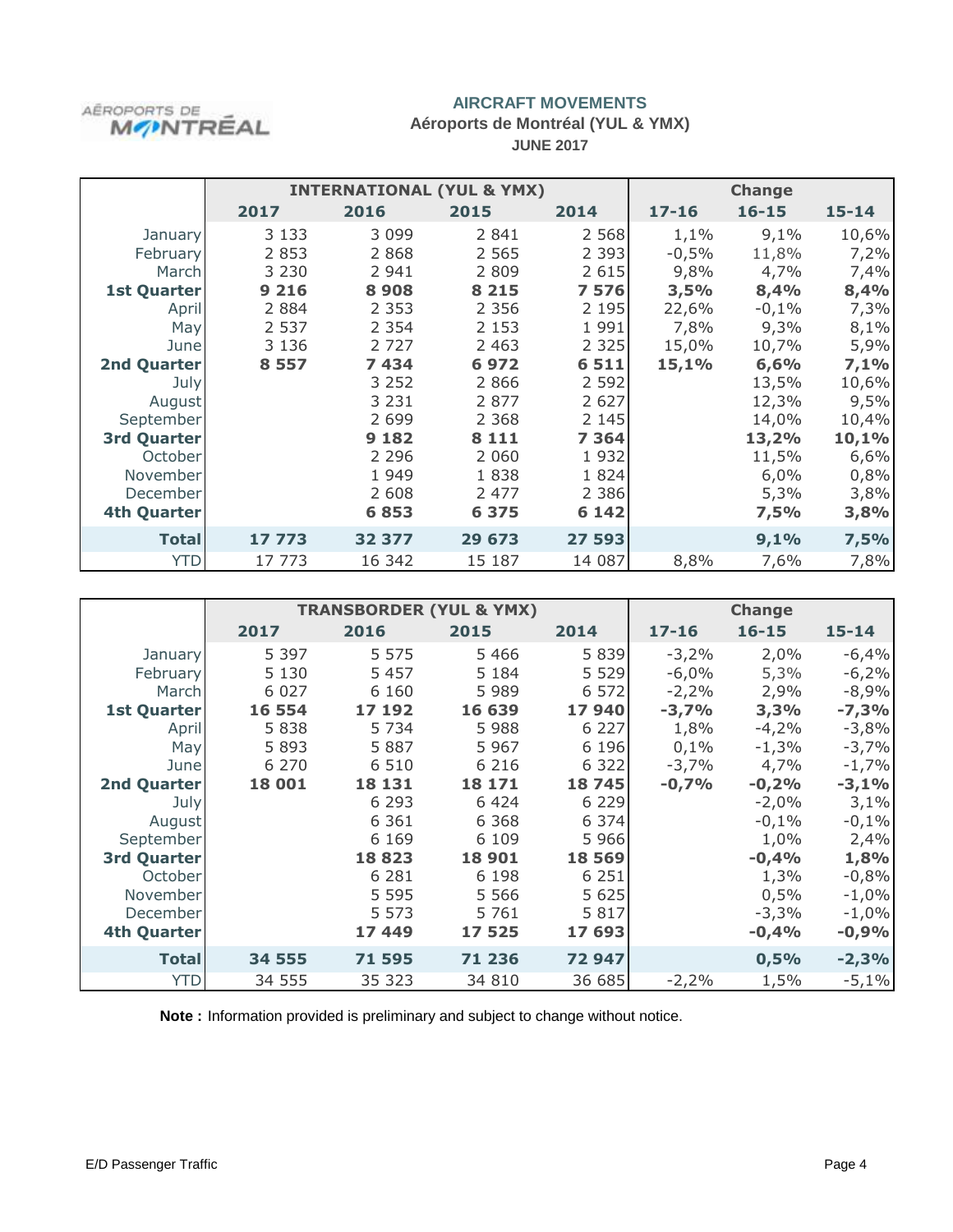

**Montréal-Trudeau (YUL) JUNE 2017**

|                    |         | <b>TOTAL - YUL</b> | <b>Change</b> |          |           |           |           |
|--------------------|---------|--------------------|---------------|----------|-----------|-----------|-----------|
|                    | 2017    | 2016               | 2015          | 2014     | $17 - 16$ | $16 - 15$ | $15 - 14$ |
| January            | 17854   | 17 720             | 17 088        | 17 468   | 0,8%      | 3,7%      | $-2,2%$   |
| February           | 16 529  | 16 977             | 15 946        | 16 503   | $-2,6%$   | 6,5%      | $-3,4%$   |
| March              | 19 126  | 18 791             | 18 257        | 18 555   | 1,8%      | 2,9%      | $-1,6%$   |
| <b>1st Quarter</b> | 53 509  | 53 488             | 51 291        | 52 526   | 0,0%      | 4,3%      | $-2,4%$   |
| April              | 18 4 67 | 17 615             | 17 573        | 17824    | 4,8%      | 0,2%      | $-1,4%$   |
| May                | 19 235  | 18 974             | 18 182        | 18 252   | 1,4%      | 4,4%      | $-0,4%$   |
| June               | 20 806  | 20 009             | 19 301        | 19 179   | 4,0%      | 3,7%      | 0,6%      |
| 2nd Quarter        | 58 508  | 56 598             | 55 056        | 55 255   | 3,4%      | 2,8%      | $-0,4%$   |
| July               |         | 20 549             | 20 340        | 19 544   |           | 1,0%      | 4,1%      |
| August             |         | 20 796             | 20 343        | 19 816   |           | 2,2%      | 2,7%      |
| September          |         | 19 815             | 19 070        | 18 7 8 7 |           | 3,9%      | 1,5%      |
| 3rd Quarter        |         | 61 160             | 59 753        | 58 147   |           | 2,4%      | 2,8%      |
| October            |         | 19 173             | 18 745        | 18 304   |           | 2,3%      | 2,4%      |
| November           |         | 17 433             | 16 836        | 16 653   |           | 3,5%      | 1,1%      |
| December           |         | 17 351             | 17 447        | 17 064   |           | $-0,6%$   | 2,2%      |
| 4th Quarter        |         | 53 957             | 53 028        | 52 021   |           | 1,8%      | 1,9%      |
| <b>Total</b>       | 112 017 | 225 203            | 219 128       | 217 949  |           | 2,8%      | 0,5%      |
| <b>YTD</b>         | 112 017 | 110 086            | 106 347       | 107 781  | 1,8%      | 3,5%      | $-1,3%$   |

|                    |         | <b>DOMESTIC - YUL</b> |         |         |           | <b>Change</b> |           |
|--------------------|---------|-----------------------|---------|---------|-----------|---------------|-----------|
|                    | 2017    | 2016                  | 2015    | 2014    | $17 - 16$ | $16 - 15$     | $15 - 14$ |
| January            | 9 5 1 8 | 9 2 4 6               | 9 0 1 2 | 9 2 8 2 | 2,9%      | 2,6%          | $-2,9%$   |
| February           | 8736    | 8862                  | 8 4 2 5 | 8 7 8 7 | $-1,4%$   | 5,2%          | $-4,1%$   |
| March              | 10 095  | 9 9 4 0               | 9 7 1 4 | 9 604   | 1,6%      | 2,3%          | 1,1%      |
| <b>1st Quarter</b> | 28 349  | 28 048                | 27 151  | 27 673  | 1,1%      | 3,3%          | $-1,9%$   |
| April              | 9 9 4 1 | 9 7 6 4               | 9 4 8 3 | 9 6 2 4 | 1,8%      | 3,0%          | $-1,5%$   |
| May                | 11 036  | 10 956                | 10 321  | 10 302  | 0,7%      | 6,2%          | 0,2%      |
| June               | 11 644  | 11 0 25               | 10 895  | 10 785  | 5,6%      | 1,2%          | 1,0%      |
| 2nd Quarter        | 32 621  | 31 745                | 30 699  | 30 711  | 2,8%      | 3,4%          | 0,0%      |
| July               |         | 11 210                | 11 303  | 10 960  |           | $-0,8%$       | 3,1%      |
| August             |         | 11 435                | 11 320  | 11 060  |           | 1,0%          | 2,4%      |
| September          |         | 11 156                | 10 830  | 10 898  |           | 3,0%          | $-0,6%$   |
| <b>3rd Quarter</b> |         | 33 801                | 33 453  | 32 918  |           | 1,0%          | 1,6%      |
| October            |         | 10 805                | 10 704  | 10 362  |           | 0,9%          | 3,3%      |
| November           |         | 10 107                | 9 6 2 2 | 9416    |           | 5,0%          | 2,2%      |
| December           |         | 9 4 1 5               | 9 4 7 1 | 9 0 9 2 |           | $-0,6%$       | 4,2%      |
| <b>4th Quarter</b> |         | 30 327                | 29 797  | 28 870  |           | 1,8%          | 3,2%      |
| <b>Total</b>       | 60 970  | 123 921               | 121 100 | 120 172 |           | 2,3%          | 0,8%      |
| <b>YTD</b>         | 60 970  | 59 793                | 57 850  | 58 384  | 2,0%      | 3,4%          | $-0,9%$   |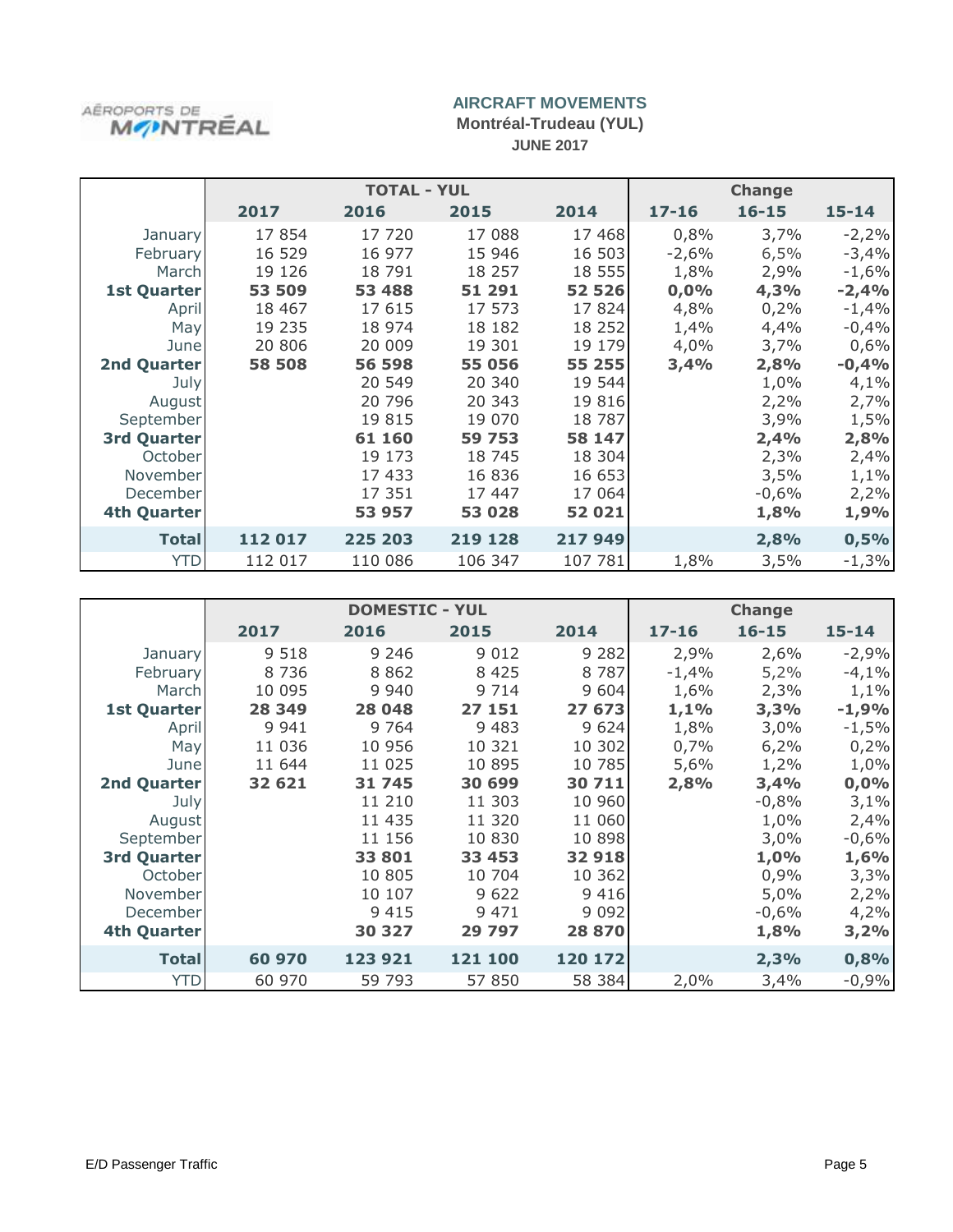

**Montréal-Trudeau (YUL) JUNE 2017**

|                    |         | <b>INTERNATIONAL - YUL</b> |         |         |           | <b>Change</b> |           |
|--------------------|---------|----------------------------|---------|---------|-----------|---------------|-----------|
|                    | 2017    | 2016                       | 2015    | 2014    | $17 - 16$ | $16 - 15$     | $15 - 14$ |
| January            | 3 1 2 8 | 3 0 9 5                    | 2 8 3 7 | 2 5 6 5 | 1,1%      | 9,1%          | 10,6%     |
| February           | 2 8 4 5 | 2 8 6 2                    | 2 5 5 7 | 2 3 9 2 | $-0,6%$   | 11,9%         | 6,9%      |
| March              | 3 2 2 2 | 2 9 2 8                    | 2 8 0 3 | 2 607   | 10,0%     | 4,5%          | 7,5%      |
| <b>1st Quarter</b> | 9 1 9 5 | 8885                       | 8 1 9 7 | 7 5 6 4 | 3,5%      | 8,4%          | 8,4%      |
| April              | 2 8 8 1 | 2 3 4 5                    | 2 3 4 5 | 2 1 9 2 | 22,9%     | 0,0%          | 7,0%      |
| May                | 2 5 2 0 | 2 3 5 0                    | 2 1 3 7 | 1977    | 7,2%      | 10,0%         | 8,1%      |
| June               | 3 1 0 9 | 2 701                      | 2 4 4 8 | 2 3 1 3 | 15,1%     | 10,3%         | 5,8%      |
| 2nd Quarter        | 8 5 1 0 | 7 3 9 6                    | 6930    | 6 4 8 2 | 15,1%     | 6,7%          | 6,9%      |
| July               |         | 3 2 4 9                    | 2 8 6 3 | 2 5 8 5 |           | 13,5%         | 10,8%     |
| August             |         | 3 2 3 0                    | 2 8 7 5 | 2 6 2 4 |           | 12,3%         | 9,6%      |
| September          |         | 2 6 9 7                    | 2 3 6 7 | 2 1 4 1 |           | 13,9%         | 10,6%     |
| <b>3rd Quarter</b> |         | 9 1 7 6                    | 8 1 0 5 | 7 3 5 0 |           | 13,2%         | 10,3%     |
| October            |         | 2 2 9 4                    | 2 0 5 7 | 1930    |           | 11,5%         | 6,6%      |
| November           |         | 1941                       | 1833    | 1817    |           | 5,9%          | 0,9%      |
| December           |         | 2 5 8 9                    | 2 4 7 1 | 2 3 8 0 |           | 4,8%          | 3,8%      |
| 4th Quarter        |         | 6824                       | 6 3 6 1 | 6 1 2 7 |           | 7,3%          | 3,8%      |
| <b>Total</b>       | 17 705  | 32 281                     | 29 593  | 27 523  |           | 9,1%          | 7,5%      |
| YTD                | 17 705  | 16 28 1                    | 15 127  | 14 046  | 8,7%      | 7,6%          | 7,7%      |

|                    |         | <b>TRANSBORDER - YUL</b> |         |         |           | <b>Change</b> |           |
|--------------------|---------|--------------------------|---------|---------|-----------|---------------|-----------|
|                    | 2017    | 2016                     | 2015    | 2014    | $17 - 16$ | $16 - 15$     | $15 - 14$ |
| January            | 5 2 0 8 | 5 3 7 9                  | 5 2 3 9 | 5 6 2 1 | $-3,2%$   | 2,7%          | $-6,8%$   |
| February           | 4 9 4 8 | 5 2 5 3                  | 4 9 6 4 | 5 3 2 4 | $-5,8%$   | 5,8%          | $-6,8%$   |
| March              | 5 8 0 9 | 5923                     | 5 740   | 6 3 4 4 | $-1,9%$   | 3,2%          | $-9,5%$   |
| <b>1st Quarter</b> | 15 965  | 16 555                   | 15 943  | 17 289  | $-3,6%$   | 3,8%          | $-7,8%$   |
| April              | 5 6 4 5 | 5 5 0 6                  | 5 7 4 5 | 6 0 0 8 | 2,5%      | $-4,2%$       | $-4,4%$   |
| May                | 5 6 7 9 | 5 6 6 8                  | 5 7 2 4 | 5 9 7 3 | 0,2%      | $-1,0%$       | $-4,2%$   |
| June               | 6 0 5 3 | 6 2 8 3                  | 5958    | 6 0 8 1 | $-3,7%$   | 5,5%          | $-2,0%$   |
| 2nd Quarter        | 17 377  | 17457                    | 17427   | 18 062  | $-0,5%$   | 0,2%          | $-3,5%$   |
| July               |         | 6 0 9 0                  | 6 1 7 4 | 5 9 9 9 |           | $-1,4%$       | 2,9%      |
| August             |         | 6 1 3 1                  | 6 1 4 8 | 6 1 3 2 |           | $-0,3%$       | 0,3%      |
| September          |         | 5962                     | 5873    | 5 7 4 8 |           | 1,5%          | 2,2%      |
| <b>3rd Quarter</b> |         | 18 183                   | 18 195  | 17879   |           | $-0,1%$       | 1,8%      |
| October            |         | 6 0 7 4                  | 5 9 8 4 | 6 0 1 2 |           | 1,5%          | $-0,5%$   |
| November           |         | 5 3 8 5                  | 5 3 8 1 | 5 4 2 0 |           | 0,1%          | $-0,7%$   |
| December           |         | 5 3 4 7                  | 5 5 0 5 | 5 5 9 2 |           | $-2,9%$       | $-1,6%$   |
| <b>4th Quarter</b> |         | 16806                    | 16870   | 17024   |           | $-0,4%$       | $-0,9%$   |
| <b>Total</b>       | 33 342  | 69 001                   | 68 435  | 70 254  |           | 0,8%          | $-2,6%$   |
| <b>YTD</b>         | 33 342  | 34 012                   | 33 370  | 35 351  | $-2,0%$   | 1,9%          | $-5,6%$   |

**Note :** Information provided is preliminary and subject to change without notice.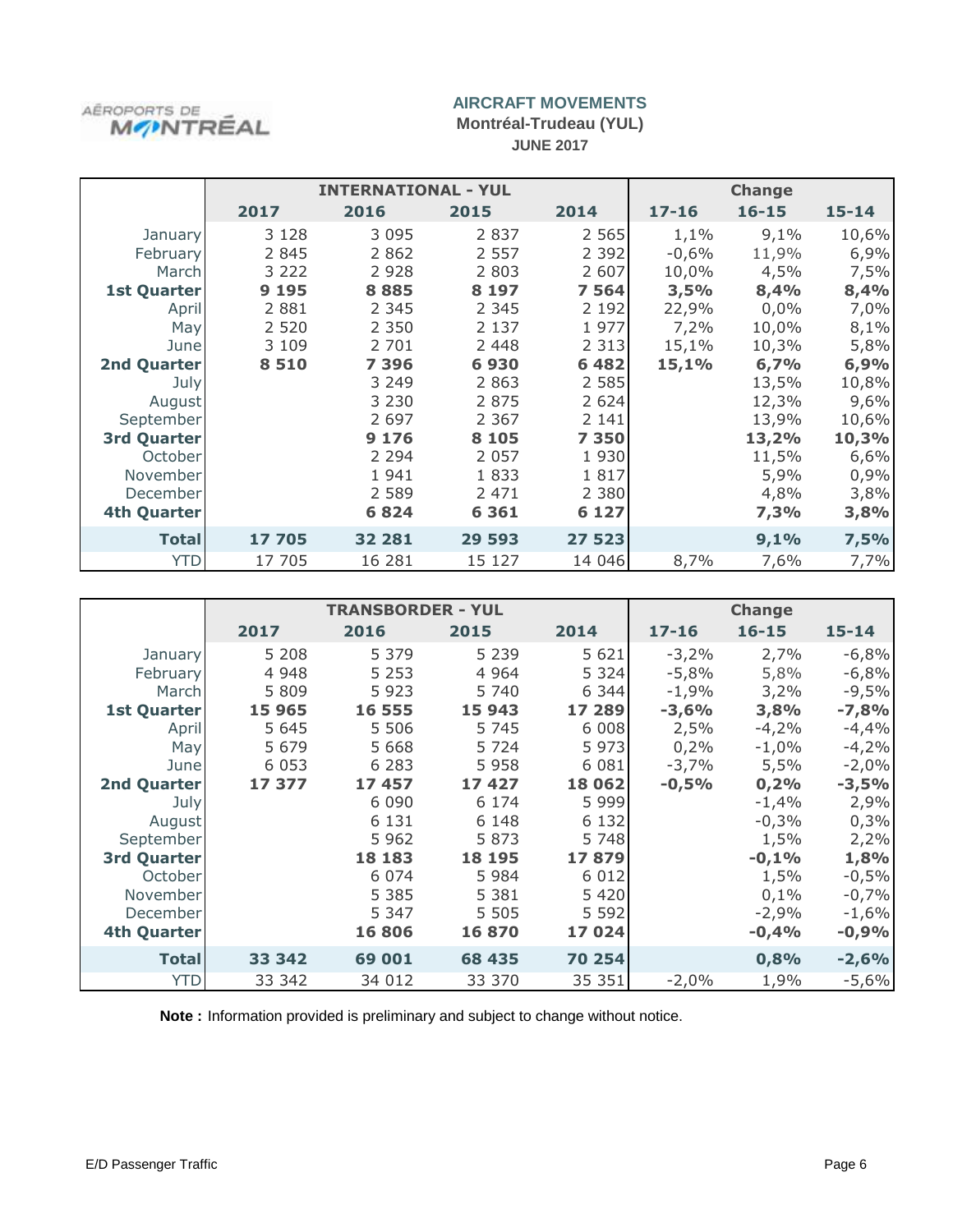

**Montréal-Mirabel (YMX) JUNE 2017**

|                    | <b>TOTAL - YMX</b> |         |         |         | <b>Change</b> |           |           |
|--------------------|--------------------|---------|---------|---------|---------------|-----------|-----------|
|                    | 2017               | 2016    | 2015    | 2014    | $17 - 16$     | $16 - 15$ | $15 - 14$ |
| January            | 960                | 883     | 918     | 857     | 8,7%          | $-3,8%$   | 7,1%      |
| February           | 1 1 3 3            | 869     | 835     | 834     | 30,4%         | 4,1%      | 0,1%      |
| March              | 1 4 0 1            | 1 000   | 1 0 2 2 | 948     | 40,1%         | $-2,2%$   | 7,8%      |
| <b>1st Quarter</b> | 3 4 9 4            | 2752    | 2775    | 2 6 3 9 | 27,0%         | $-0,8%$   | 5,2%      |
| April              | 1 2 6 4            | 1 0 4 0 | 1 0 2 3 | 976     | 21,5%         | 1,7%      | 4,8%      |
| May                | 1 9 0 4            | 1 1 4 9 | 1 1 9 7 | 1 0 1 1 | 65,7%         | $-4,0%$   | 18,4%     |
| June               | 1845               | 1 2 3 6 | 1 309   | 1 0 2 4 | 49,3%         | -5,6%     | 27,8%     |
| <b>2nd Quarter</b> | 5 0 1 3            | 3 4 2 5 | 3 5 2 9 | 3 0 1 1 | 46,4%         | $-2,9%$   | 17,2%     |
| July               |                    | 1 0 1 6 | 1 4 9 7 | 1 2 1 3 |               | $-32,1%$  | 23,4%     |
| August             |                    | 1 1 9 8 | 1 240   | 1 500   |               | $-3,4%$   | $-17,3%$  |
| September          |                    | 1 3 8 4 | 1 3 1 9 | 1 203   |               | 4,9%      | 9,6%      |
| <b>3rd Quarter</b> |                    | 3 5 9 8 | 4 0 5 6 | 3916    |               | $-11,3%$  | 3,6%      |
| October            |                    | 1 1 5 9 | 1 2 5 5 | 1 1 8 2 |               | $-7,6%$   | 6,2%      |
| November           |                    | 1 2 7 9 | 1 002   | 1 0 6 3 |               | 27,6%     | $-5,7%$   |
| December           |                    | 1 107   | 903     | 906     |               | 22,6%     | $-0,3%$   |
| <b>4th Quarter</b> |                    | 3 5 4 5 | 3 1 6 0 | 3 1 5 1 |               | 12,2%     | 0,3%      |
| <b>Total</b>       | 8 5 0 7            | 13 3 20 | 13 520  | 12717   |               | $-1,5%$   | 6,3%      |
| <b>YTD</b>         | 8 5 0 7            | 6 1 7 7 | 6 3 0 4 | 5 6 5 0 | 37,7%         | $-2,0%$   | 11,6%     |

|                    | <b>DOMESTIC - YMX</b> |         |         |         | <b>Change</b> |           |           |
|--------------------|-----------------------|---------|---------|---------|---------------|-----------|-----------|
|                    | 2017                  | 2016    | 2015    | 2014    | $17 - 16$     | $16 - 15$ | $15 - 14$ |
| January            | 766                   | 683     | 687     | 636     | 12,2%         | $-0,6%$   | 8,0%      |
| February           | 943                   | 659     | 607     | 628     | 43,1%         | 8,6%      | $-3,3%$   |
| March              | 1 1 7 5               | 750     | 767     | 712     | 56,7%         | $-2,2%$   | 7,7%      |
| <b>1st Quarter</b> | 2884                  | 2092    | 2061    | 1976    | 37,9%         | 1,5%      | 4,3%      |
| April              | 1 0 6 8               | 804     | 769     | 754     | 32,8%         | 4,6%      | 2,0%      |
| May                | 1 673                 | 926     | 938     | 774     | 80,7%         | $-1,3%$   | 21,2%     |
| June               | 1 601                 | 983     | 1 0 3 6 | 771     | 62,9%         | $-5,1%$   | 34,4%     |
| <b>2nd Quarter</b> | 4 342                 | 2713    | 2 743   | 2 2 9 9 | 60,0%         | $-1,1%$   | 19,3%     |
| July               |                       | 810     | 1 2 4 4 | 976     |               | $-34,9%$  | 27,5%     |
| August             |                       | 967     | 1 0 1 8 | 1 2 5 5 |               | $-5,0%$   | $-18,9%$  |
| September          |                       | 1 1 7 5 | 1 0 8 2 | 981     |               | 8,6%      | 10,3%     |
| <b>3rd Quarter</b> |                       | 2952    | 3 3 4 4 | 3 2 1 2 |               | $-11,7%$  | 4,1%      |
| October            |                       | 950     | 1 0 3 8 | 941     |               | $-8,5%$   | 10,3%     |
| November           |                       | 1 0 6 1 | 812     | 851     |               | 30,7%     | $-4,6%$   |
| December           |                       | 862     | 641     | 675     |               | 34,5%     | $-5,0%$   |
| <b>4th Quarter</b> |                       | 2873    | 2 4 9 1 | 2 4 6 7 |               | 15,3%     | 1,0%      |
| <b>Total</b>       | 7 2 2 6               | 10 630  | 10 639  | 9954    |               | $-0,1%$   | 6,9%      |
| <b>YTD</b>         | 7 2 2 6               | 4 8 0 5 | 4 8 0 4 | 4 2 7 5 | 50,4%         | 0,0%      | 12,4%     |